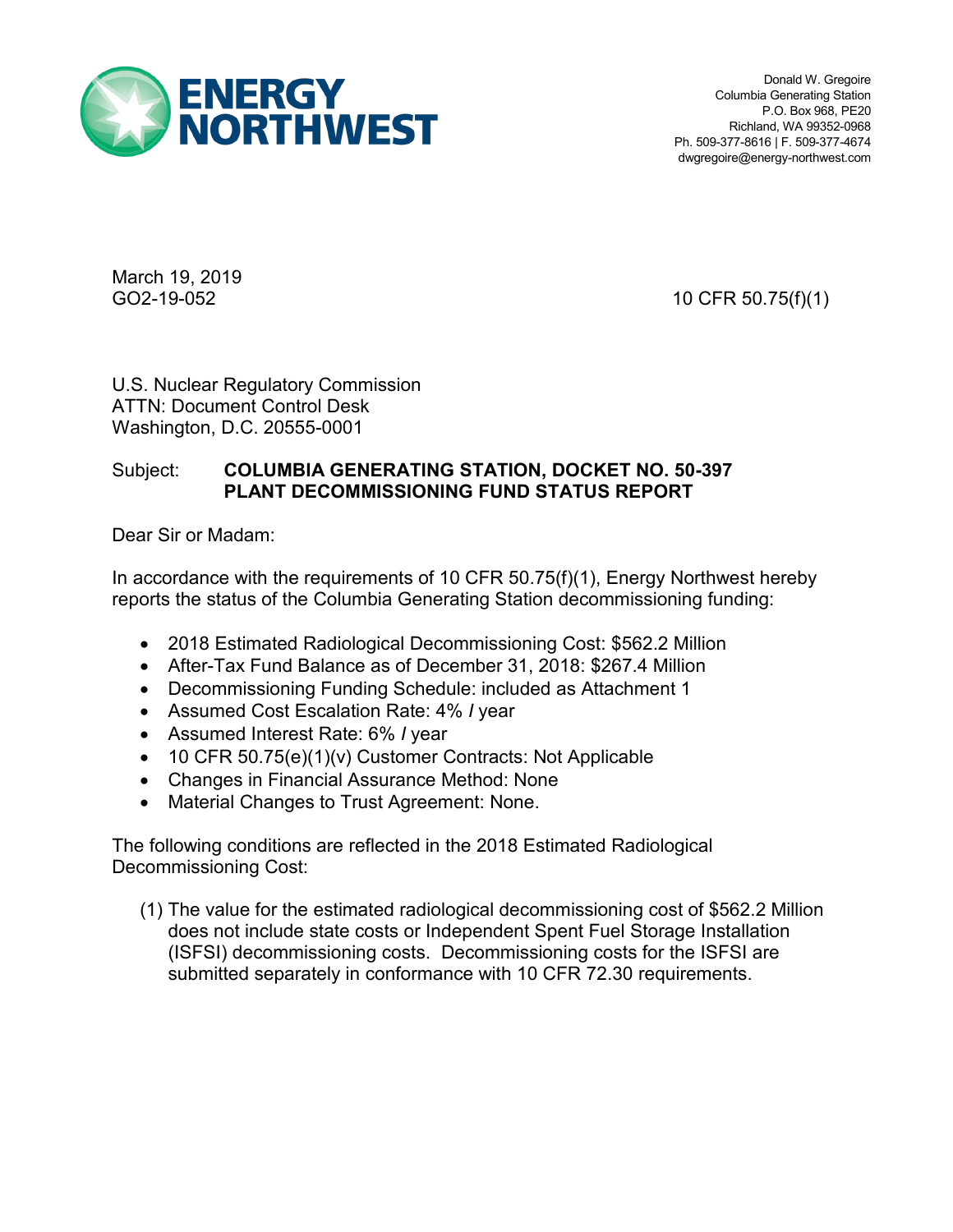**GO2-19-052 Page 2 of 2** 

There are no commitments being made to the Nuclear Regulatory Commission by this letter. Should you have any questions or require additional information pertaining to this report, please contact S.A. Nappi at (509) 377-4598.

Executed on the  $19^{th}$  day of  $March$ , 2019.

Respectfully,

 $0.90$ 

D.W. Gregoire Manager, Regulatory Affairs

Attachment 1: Columbia Generating Station - Decommissioning Funding Schedule

cc: NRC Region IV Administrator NRC NRR Project Manager NRC Sr. Resident Inspector - 988C C.D. Sonoda - BPA/1399 W.A. Horin - Winston & Strawn